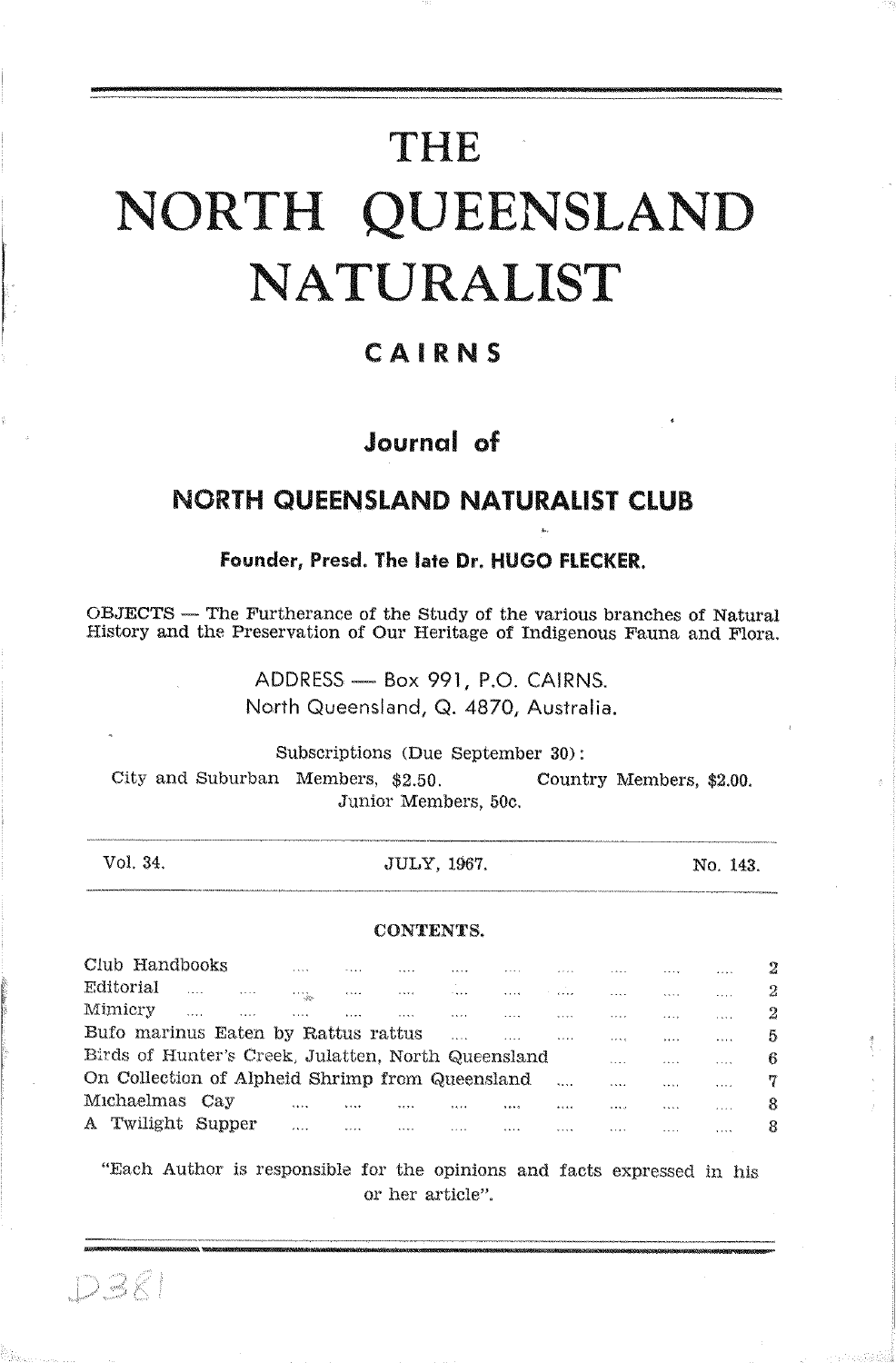### NORTH QUEENSLAND NATURALIST

Club Officers -- September 30, 1966 to September 30, 1967.

President : A. J. CASSELS, Esq.

Hon. Treasurer : Mrs. M. MEARS. Hon, Secretary : Mrs. M. L. CASSELS. Editor: Miss J. MORRIS.

# CLUB HANDBOOKS.

| Check List of North Queensland Orchids      | 1.1.1   | 1.1.1   | 1.1.7.7 |         | 1.1.1.4 | 79 C<br>10c |
|---------------------------------------------|---------|---------|---------|---------|---------|-------------|
| Check List of North Queensland Ferns        |         | 1.1.1.1 |         |         | 1.1.1   | 20c         |
| Edible Plants in North Queensland<br>       | 1.1.1   | 0.5.6.6 |         |         | 1.1.1   | 20c         |
| List of Birds Occuring in North Queensland  |         | 1.1.1   | 1.1.1.7 | 1.11    | 1.111   | 10c         |
| Marketable Fish of the Cairns Sea<br>.      | 1.11    | 1.1.1   | 1.1.1   | 1.11    | 1.1.1.1 | 5c          |
| Check List of Australian Dryopidae<br>1.1.1 | 1.1.1.1 | 1.1.1   | 1.1.1   | 1.1.1.1 | 1.111   |             |
| (Plus Postage).                             |         |         |         |         |         |             |

# EDITORIAL.

Club members are pleased with our new meeting place at Oddfellows Hall, Lake Street, opposite the Fire Station.<sup>5</sup> We hope that any Country members in town on meeting night will be able to find it without difficulty.

Wide public interest was shown in the Club's exhibit of "Dangerous Plants of Cairns District" at the Cairns Show. Dr. L. J. Brass is to be commended on this well thought out and excellently arranged display, which served to warn people of potentially dangerous plants both in garden and bush, besides drawing attention to our Club.

The active participation of more families and young people in Club field days and meetings is most welcome.

Members' subscriptions are due again in September - also, too soon!

# MIMICRY.

# Mimicry is one of the most fascinating aspects of the battle for survival.

Some butterflies have in their bodies distastful or, even, poisonous substances, formed in the course of the ordinary metabolism of the larva, or derived from its food. Such butterflies are, usually, left alone by predators which learn to recognise them very quickly, after only one or two trials.

Most of these protected Lepidoptera have bright colours and bold patterns which make them conspicuous. Their behaviour does the same. Both appearance and behaviour function as a definite warning that they are inedible. The most outstanding feature is the small number of different colour patterns which they show. If we compare a great number of specimens of protected species we would see the same colour pattern repeated over and over again by the representatives of widely different genera and families. The conclusion is inevitable that members of a great many groups, which we would expect to look very different from each other, have converged to a relatively few simple

Page 2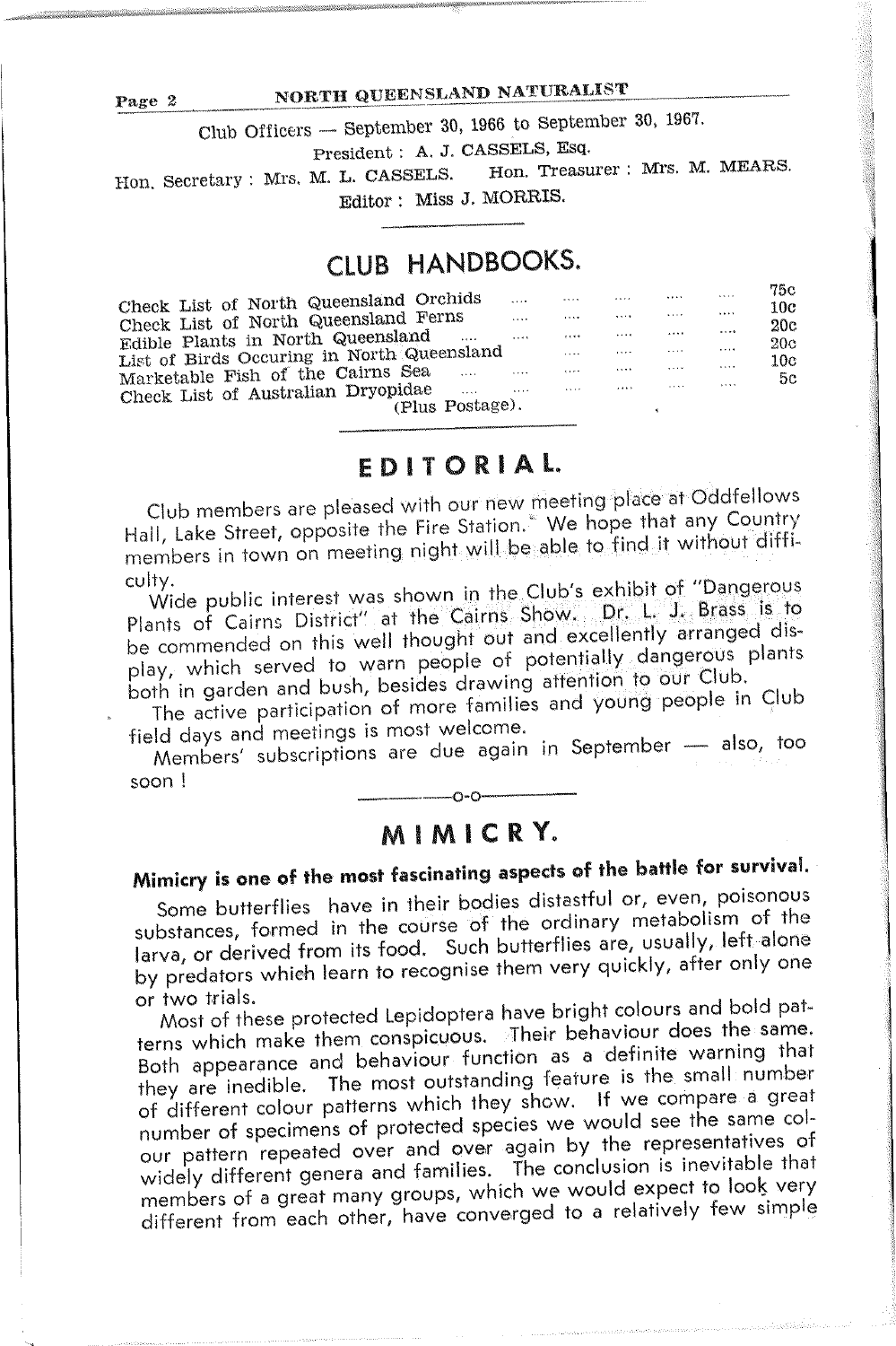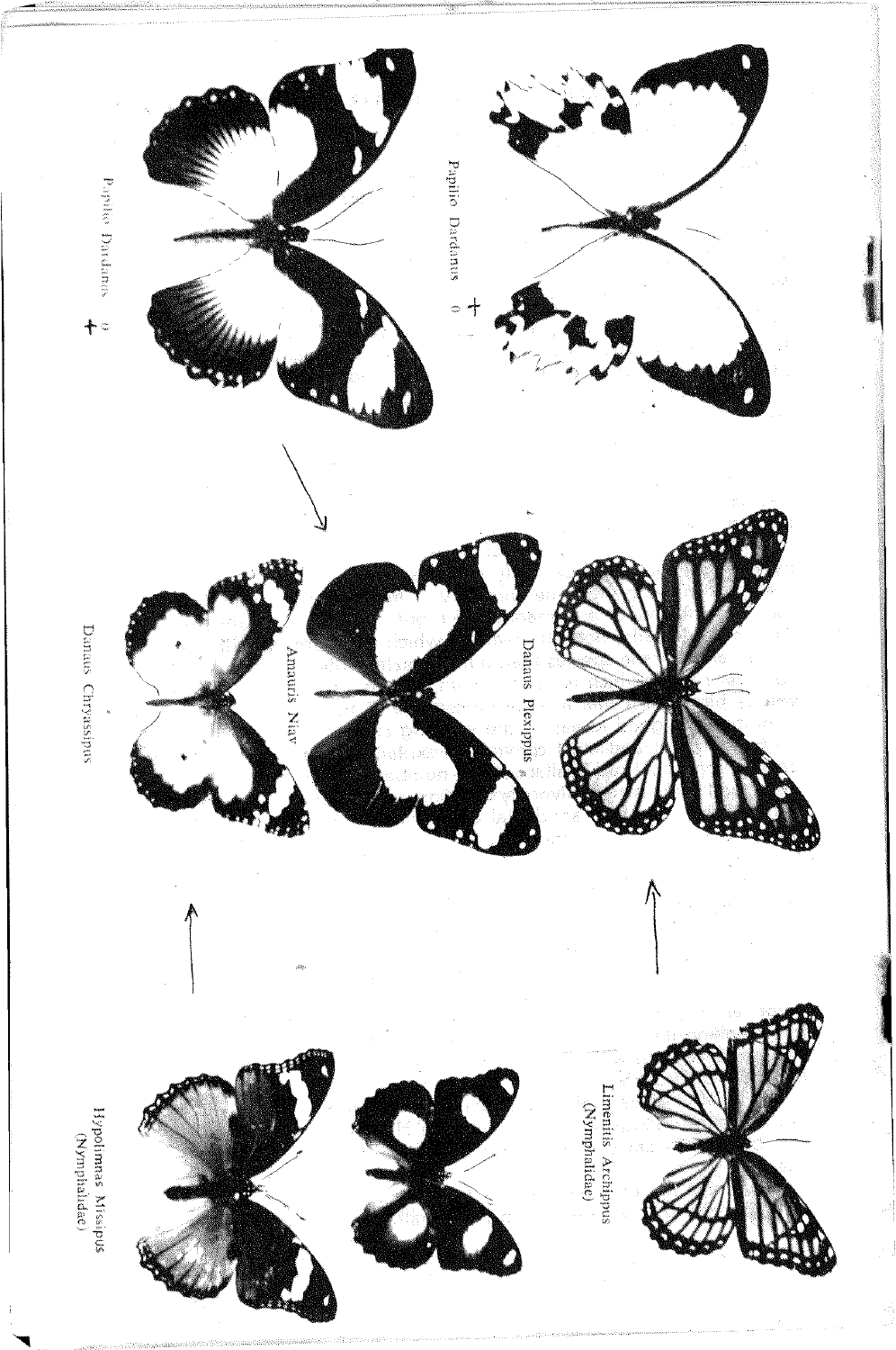#### NORTH QUEENSLAND NATURALIST

Page 5

day-flying moth, Epicopea Mencia, mimics an Aristolochia feeding Papilio Alcynous. A very curious example is given by the Malayan Papilio Polites: some of the females have normal pattern, but some mimic the poisonous Papilio Aristolochiae; in Singapore, where P.Aristolochia is scarce, only about 50% of females are mimics; elsewhere, where P. Aristolochiae is common - the percentage of mimicking females reaches 85%

In exactly a hundred years, since Bates read before the Linnean Society his paper, "Insect Fauna of the Amazon Valley", propounding the theory of mimicry, quite a lot of mimicking species have been found. Curiously, only three families: Papilionidae, Pieridae, and Nymphalidae are mimics; none have been found among the remaining families.

#### References:

1. Alexander B. Clots, "The World of Butterflies and Moths".

2. R. Morrell, "Malayan Butterflies".

E. SKREEN, P.O. Box 9, Bondi

# Bufo marinus Eaten by Rattus rattus.

This incident was observed at Hambledon Raw Sugar Mill, Cairns in the last week of May 1967. The mill weighbridge was checked by the Government Department, and was rechecked eight days later, and the weighbridge found insensitive. Examination showed a rats' nest and several partly eaten toad corpses in the weighing mechanism beneath the weigher dial, six feet above the weighbridge pit floor. Poison was laid and two rats were obtained. These were identified by Mr. J. H. Buzacott, Manager of Meringa Sugar Experimental Station, as being Rattus rattus.

A few days later the same incident occurred, and more Bufo marinus corpses were found stacked on the mechanism ledges, but no nest. A further Rattus rattus was found dead.

The weighbridge pit could only be entered by a rat by a 3" drainage pipe from an adjoining pit, which could be entered by a small steel staircase. The Bufo marinus corpses were found in the weigher mechanism six feet above the pit level, with only small apertures for the connecting rod mechanism. No toad could have got there by itself.

The toad corpses were eaten as follows: eyes, stomach and portions of the back legs. The poisonous neck glands were not touched. The white tailed rat around swamps, according to Mr. Buzacott, has been known to eat the stomachs only. Mr. Buzacott stated this was the first observation of Rattus rattus eating Bufo marinus. Whether the three rats died of eating some portions of the poisonous skin of these toads or the poison set is unknown. One could surmise that the rats were beseiged in the pits by factory cats and have eaten any toads which jumped into the first pit and could not escape. These toads were dragged into the weighbridge pit via the small drainage pipe and eaten as available food, in a position where the cats could not follow, near their nest.

#### N. G. K. ADAMS.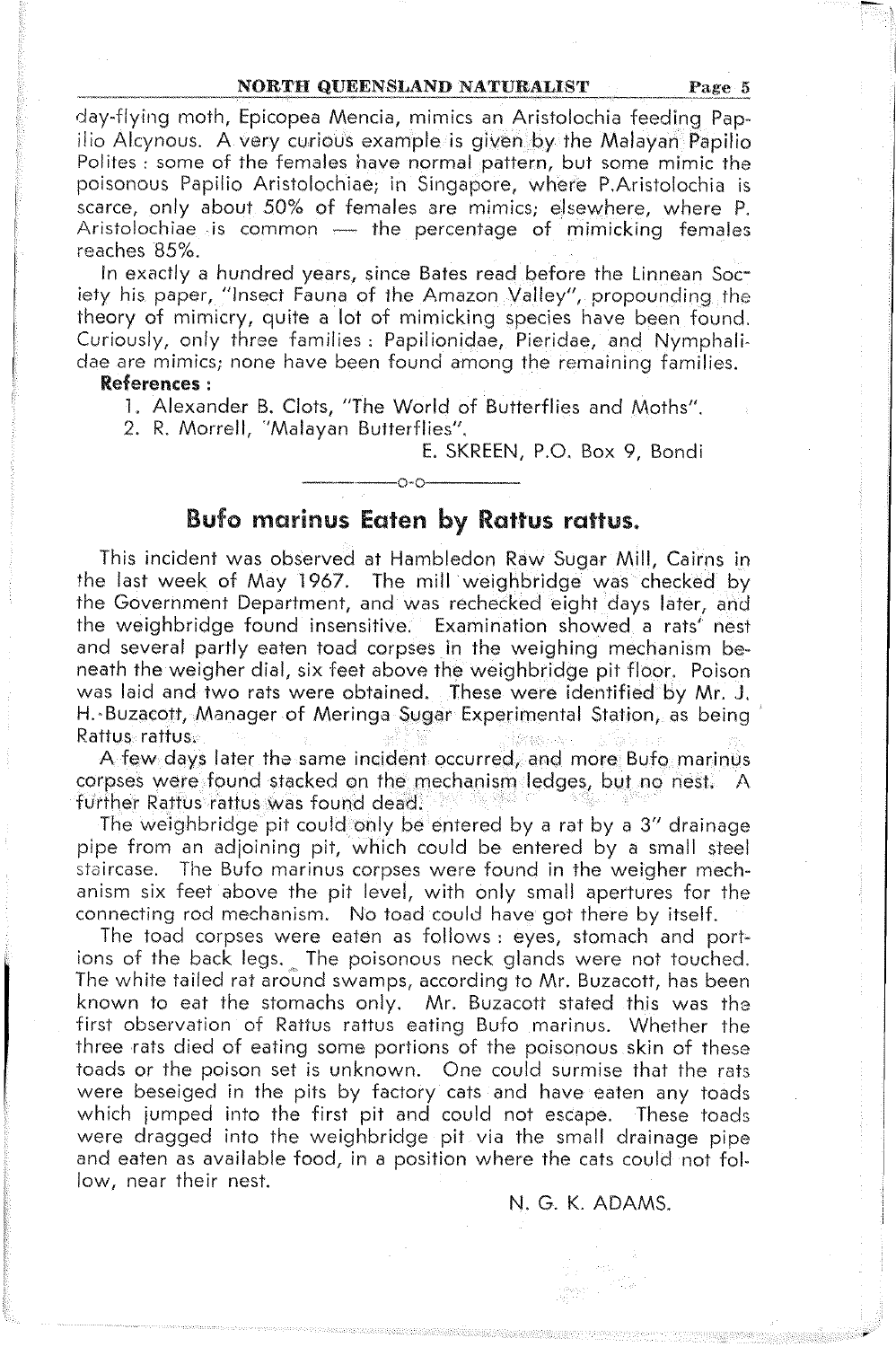# BIRDS OF HUNTER'S CREEK, JULATTEN, NORTH QUEENSLAND.

A small stream, Hunter's Creek, rises on Mt. Lewis and flows between Julatten and Mt. Molloy, probably into Rifle Creek and thence to the Mitchell River. It was in this area on the banks of the creek that we camped, two adults and five children, for a weekend during mid-October 1965, a stones throw from the main road. It looked a good birding spot as it was on the fringe of the Mt. Lewis rain forest and the open eucalypt country typical of Mt. Molloy and it contained also some grass savannah and last but not least a two acre lily lagoon-Abattoir swamp - or more appropriately Lake Jacana. The area fulfilled its promise well as my wife and I recorded 83 bird species (4 heard) in  $1\frac{1}{2}$  days and within  $\frac{1}{4}$  of a mile of our camp.

A new one to us, the Noisy Pitta, was located in a small copse only 75 yards from the tent whilst closer still were both Boat Billed and Pied Flycatchers, a pair of Long Tailed Nightjars and of course many others.

It is worth listing separately the birds on Lake Jacana itself. Firstly Jacana (or Lotus bird) were very numerous and an estimate of 100, I am sure would not be an exaggeration. Others included Green Pygmy<br>Geese, Jabiru, plenty of Eastern Swamp Hens, a lone Pied Goose, Black and White Eyed Ducks, Australian Snipe, Darter, Royal and Yellow Billed Spoonbills, Masked Plover, Little Grebe, Sandpipers and various Egrets and Cormorants.

In addition we visited a small swamp behind Mt. Molloy some three or four miles away and recorded 16 species there, which included Glossy Ibis. Of course many we had already seen on Lake Jacana.

We were fortunate to meet Mr. Kevin Gadd on whose property most of these birds were seen and it is a pleasure to record that he is an ardent conservationist and quite willing to permit bird observers on his land providing all property rights are respected and cattle are not unduly disturbed. He mentioned that fruit pigeons were numerous along the creek in November and December so these alone should be worth a special visit. At one time 3 Pied Geese were on the Lake, but one morning when he visited the Lake, two had been shot by "Sportsmen".

It is worth mentioning that the Lake has been filmed and photographed by Mr. Vincent Serventy and Mr. Graham Pizzey and no doubt has been shown on TV and in the nature magazines.

Finally the children in addition to swimming (br.r.r.r.r.) in the creek were able to identify 6 species of small fish and these together with some mammals heard throughout the night plus sundry snakes and lizards and a lovely climate makes this an ideal camp spot for all who can still take pleasure in Nature's wonders.

A. J. CASSELS.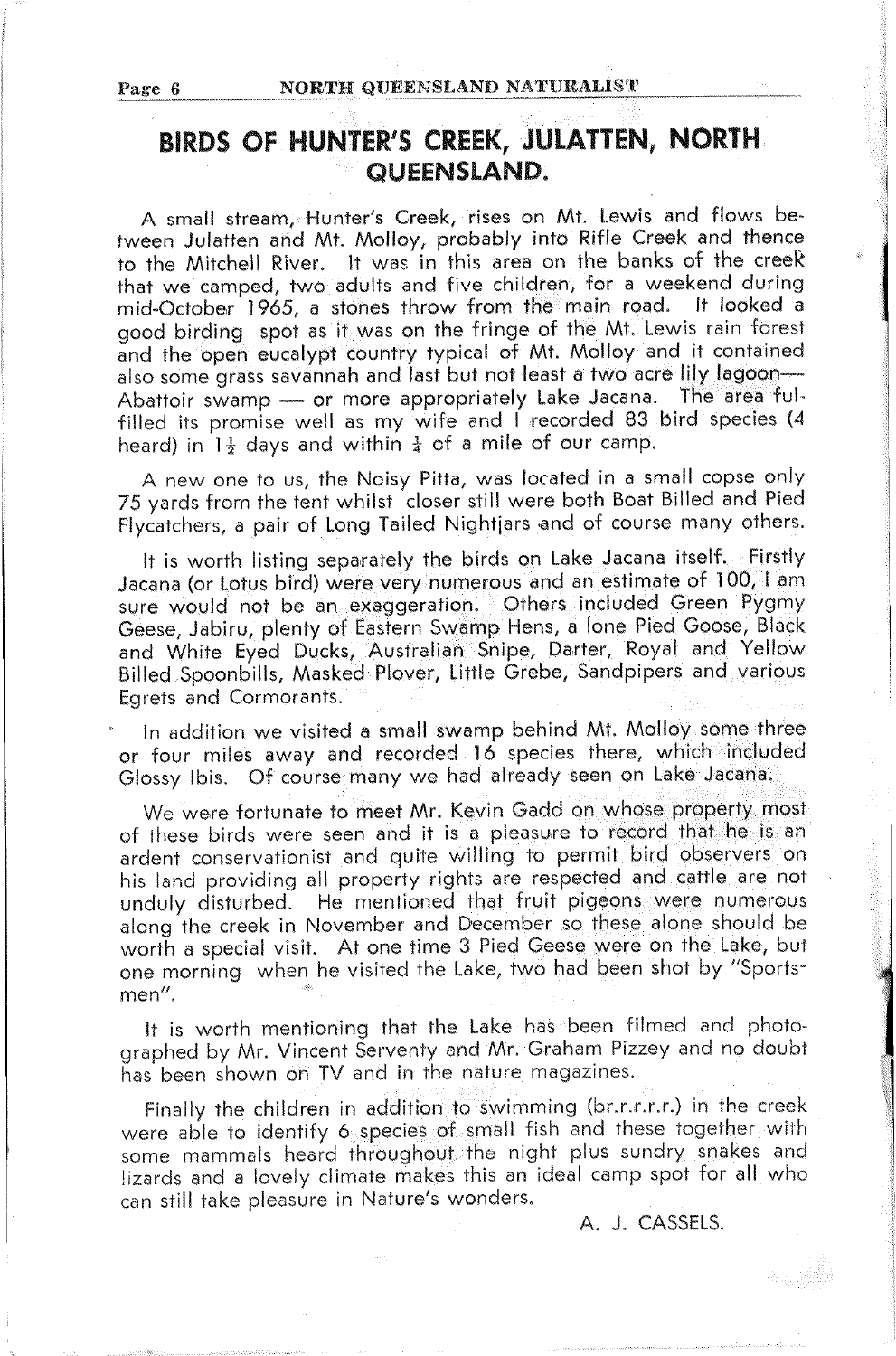# ON COLLECTION OF ALPHEID SHRIMP FROM QUEENSLAND.

During 1960-1961 while a Fulbright Research Scholar and Guggenheim Fellow in the Zoology Department of the University of Queensland (Anonymous, 1960), and a guest of the Heron Island Research Station of the Great Barrier Reef Committee, I made a number of collections of pistol or snapping shrimp (Alpheidae) at sites along the Queensland My field of study has for many years included biological Coast. sources of underwater sound, and my modest collections were made for purposes of later identification of alpheid sound sources, the identifications to become part of the data accompanying tape recordings of underwater sound.

For the information of carcinologists, my alpheid collections have been deposited in the United States National Museum through the good offices of Dr. Fenner A. Chace, Jr., Senior Scientist in the Department of Zoology, to whom I am much indebted for criticism of my tentative identifications and of the collections generally. The materials have received the following accession numbers : 232608 and 235498 (Moreton Bay); 233127 and 234240 (Capricorn Islands); and 234692 (Port Curtis).

One interesting association, called to my attention by Dr. Fenner A. Chace, Jr., of the Smithsonian Institution, is that between an alpheid of the Capricorn Islands (Nos. 233127, 234240), thus far unidentified, and the bristle-worm Eurythoe complanata, four pairs of the shrimp having been collected and so labelled, each pair hovering over one of the worms beneath a coral bombie on Heron Island Reef or on Wistaria Reef. On October 21, 1960 I was injured extensively on the right hand while collecting this shrimp on the Heron Island Reef by the barbed, fluid-containing spines of the bristle-worm. I avoided the blistering recently described for this injury (Yaldwyn, 1965) by at once immobilizing the injured hand so the spines would not break and then bathing the hand in vinegar soon after injury until the calcareous spines were completely disolved and the irritation ceased. It seems likely that any mild acid, such as that from a cut citrus fruit, might serve the same purpose.

#### J. M. MOULTON

Department of Biology, Bowdoin College, Brunswick, Maine, U.S.A.

#### References:

Yaldwyn, J. C. (1965): Aust. Nat. Hist., 15: 86. Anonymous (1960): Aust. J. Sci., 23: 157.